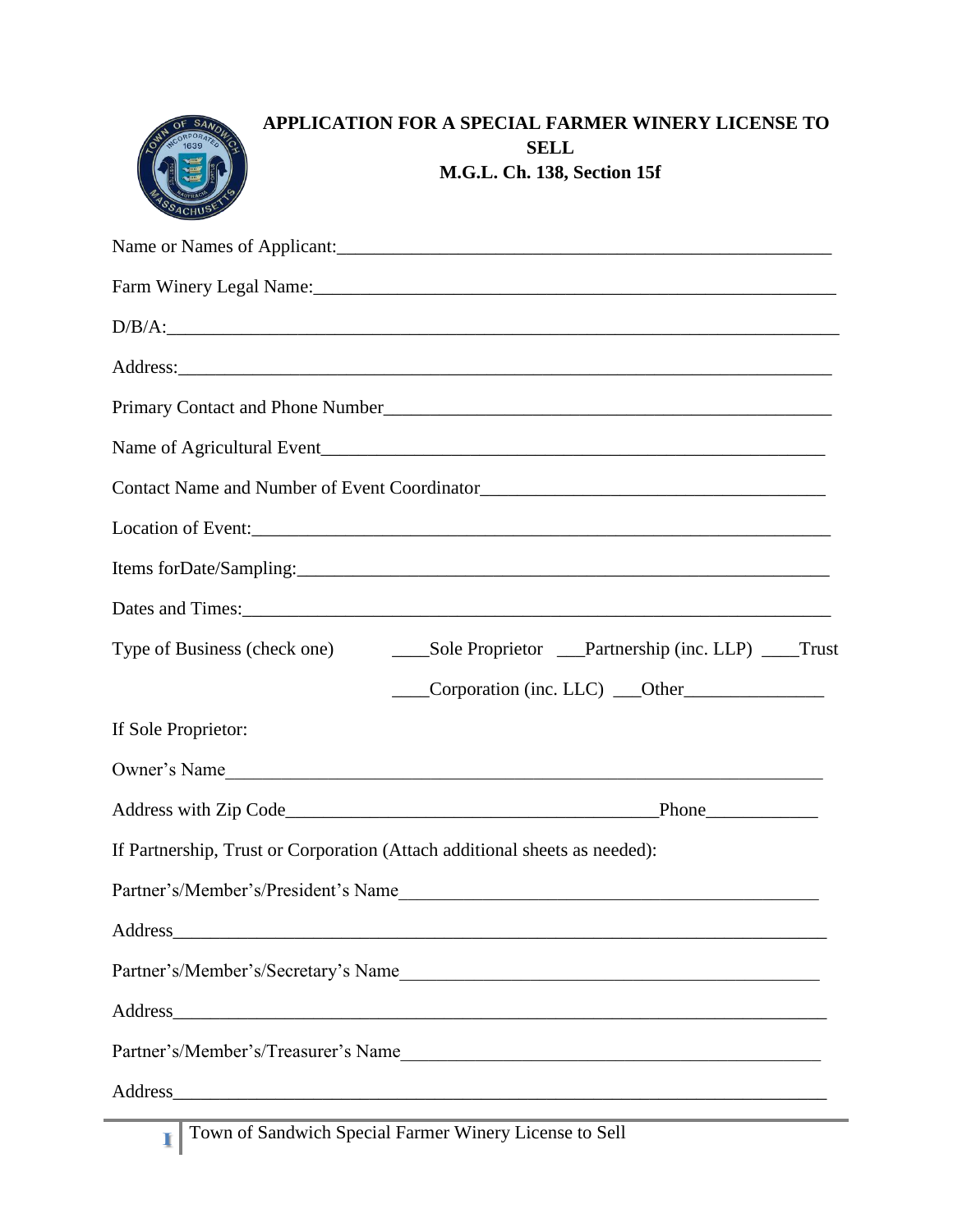| If yes, list event(s): $\qquad \qquad$                                                         |  |
|------------------------------------------------------------------------------------------------|--|
| Have you ever had a special farmer winery license denied, revoked, or suspended? Y_____ No____ |  |
|                                                                                                |  |

If yes, explain:

- Attach proof of certification that the applicant is a Farmer Winery.
- Attach proof of certification that the event in an Agricultural Event.

I hereby state that all the information provided on this application is true and accurate, and I understand that any information that is found to be false or misleading may result in the forfeiture of this license. This license will be subject to all of the terms, conditions, and limitations as set forth by the Town of Sandwich, any applicable State and Federal laws, and any conditions prescribed by the Town of Sandwich.

|                                                                       |     |  | $\text{Date:}$ |  |  |
|-----------------------------------------------------------------------|-----|--|----------------|--|--|
| *Electronic Signature-Typing your FULL NAME represents your signature |     |  |                |  |  |
|                                                                       |     |  |                |  |  |
|                                                                       |     |  |                |  |  |
|                                                                       |     |  |                |  |  |
| <b>OFFICE USE:</b>                                                    |     |  |                |  |  |
|                                                                       |     |  |                |  |  |
| Police Department sign-off                                            |     |  |                |  |  |
| Fire Department sign-off                                              |     |  | No             |  |  |
| Certificate of Insurance received                                     | Yes |  | No             |  |  |
| Farm Winery Certification received                                    |     |  |                |  |  |
| Agricultural Event Certification received                             |     |  | No             |  |  |
|                                                                       |     |  |                |  |  |
| License # and date license issued                                     |     |  |                |  |  |